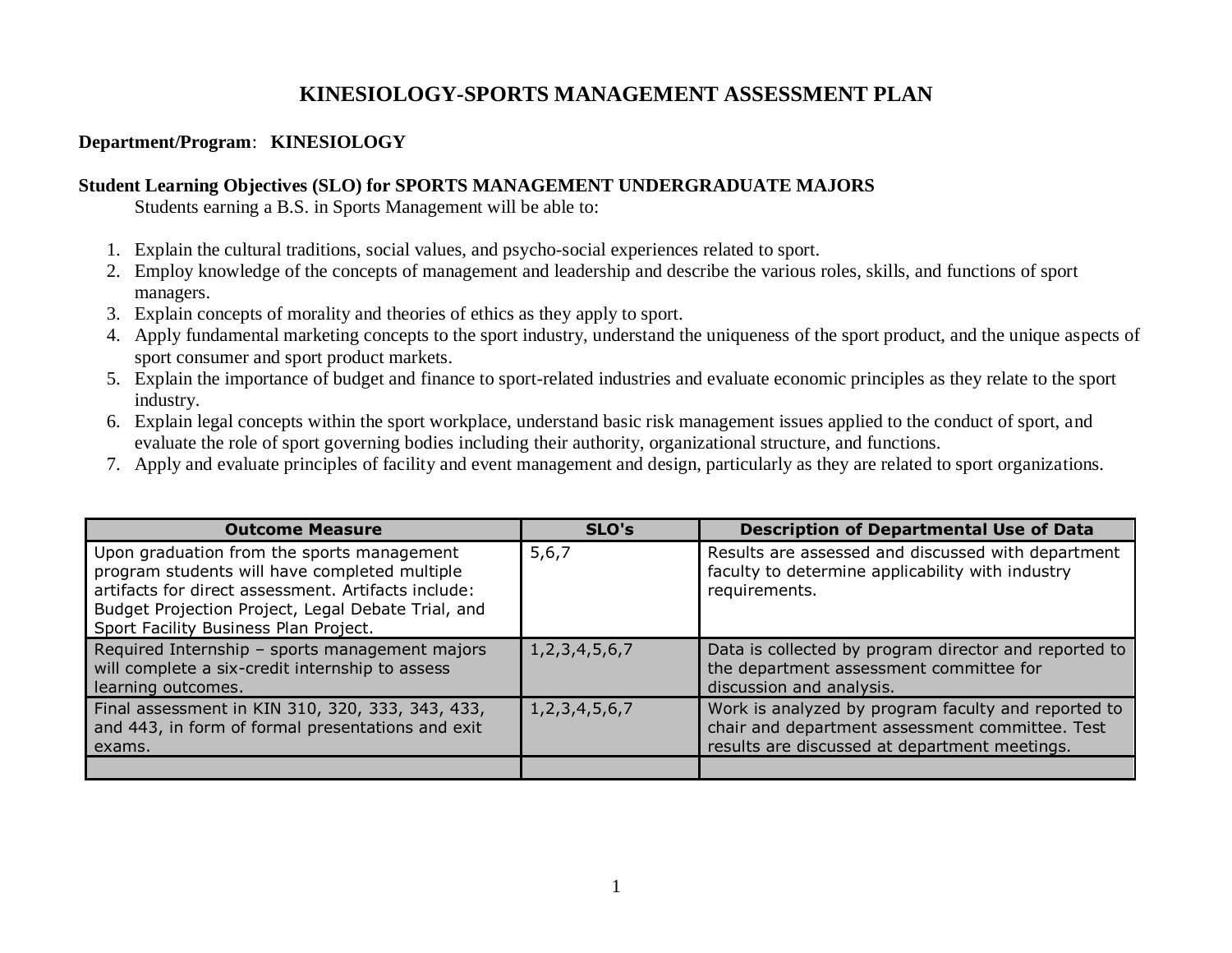1. **Results—**Review activities and findings by completing the Assessment Activities Table below. You can also provide a brief discussion afterward if you feel it would help the committee understand your assessment activities and findings during this cycle.

### **Assessment Activities Table**

| This year we assessed<br>$SLO(s)$                                                                                                                        | using Outcome<br>Measure(s) (OMs).                                                                                                                                                                                                                                                                                                                                                            | <b>Findings:</b>                                                         | <b>Strategies for</b><br><b>Improvement</b>              |
|----------------------------------------------------------------------------------------------------------------------------------------------------------|-----------------------------------------------------------------------------------------------------------------------------------------------------------------------------------------------------------------------------------------------------------------------------------------------------------------------------------------------------------------------------------------------|--------------------------------------------------------------------------|----------------------------------------------------------|
| (list each SLO in its own row)                                                                                                                           | (See Report Instructions for<br>description and example)                                                                                                                                                                                                                                                                                                                                      | program-performance for<br>these SLOs, as indicated by<br>these OMs, is: | (in selected areas):                                     |
|                                                                                                                                                          | Direct OM(s):                                                                                                                                                                                                                                                                                                                                                                                 | <b>Excellent/Satisfactory/Needs</b><br><b>Improvement</b>                | (See Report Instructions for<br>description and example) |
|                                                                                                                                                          | Indirect OM(s):                                                                                                                                                                                                                                                                                                                                                                               | (See Report Instructions for<br>description and example)                 |                                                          |
| SLO1: Explain the cultural<br>traditions, social values, and<br>psycho-social experiences<br>related to sport.                                           | Direct OM(s): KIN 150,<br>KIN 310, KIN 320 Midterm<br>& Final Exams; Chapter<br>quizzes measuring<br>competency<br><b>KIN 320 Ethical Dilemma</b><br>work incorporating Zinn's<br><b>Ethical Decision Making Model</b><br>& the SLEEPE Principle<br><b>Indirect OM(s): Course</b><br>evaluations, Acceptance to<br>graduate programs,<br>Internship evaluations,<br><b>Employment success</b> |                                                                          |                                                          |
| SLO2: Employ knowledge of<br>the concepts of management<br>and leadership and describe the<br>various roles, skills, and<br>functions of sport managers. | <b>Direct OM(s): KIN 240,</b><br><b>KIN 333, KIN 343, KIN</b><br>433, KIN 443 Midterm &<br>Final Exams; Chapter quizzes<br>measuring competency<br><b>KIN 443 Budget Projection</b><br>project (see below)<br><b>KIN 486 Internship</b><br>portfolio/Interview skills                                                                                                                         |                                                                          |                                                          |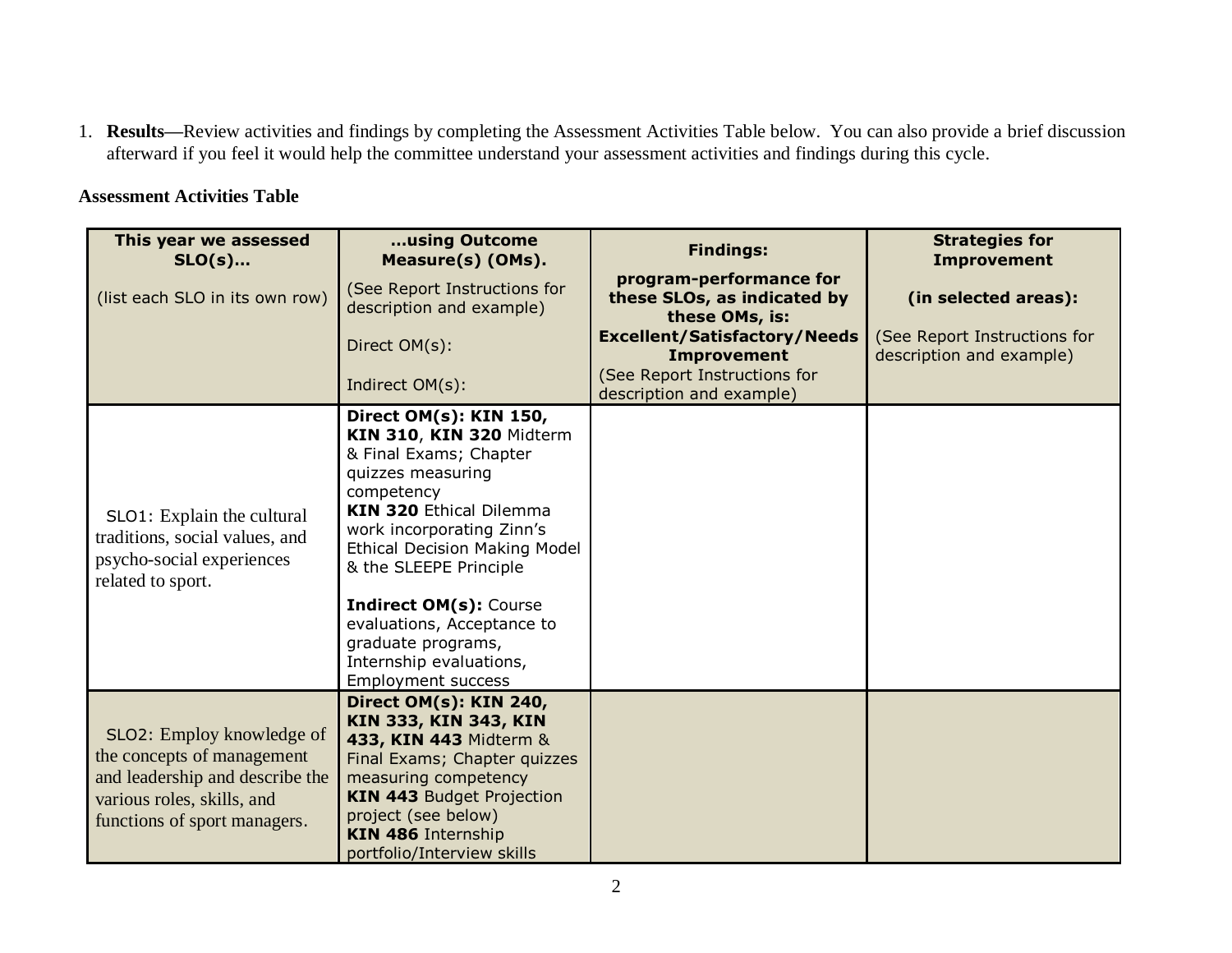|                                                                                                                                                                                                         | <b>Indirect OM(s): Course</b><br>evaluations, Acceptance to<br>graduate programs,<br>Internship evaluations,<br><b>Employment success</b>                                                                                                                                                                                   |  |
|---------------------------------------------------------------------------------------------------------------------------------------------------------------------------------------------------------|-----------------------------------------------------------------------------------------------------------------------------------------------------------------------------------------------------------------------------------------------------------------------------------------------------------------------------|--|
| SLO3: Explain concepts of<br>morality and theories of ethics<br>as they apply to sport.                                                                                                                 | Direct OM(s):<br><b>KIN 320 Research Paper</b><br>KIN 433 Legal Debate Trial<br>(see below); Ethical Theories<br>are applied to various sport<br>industry administrative areas<br><b>Indirect OM(s): Course</b><br>evaluations, Acceptance to<br>graduate programs,<br>Internship evaluations,<br><b>Employment success</b> |  |
| SLO4: Apply fundamental<br>marketing concepts to the sport<br>industry, understand the<br>uniqueness of the sport<br>product, and the unique<br>aspects of sport consumer and<br>sport product markets. | Direct OM(s):<br><b>KIN 343 Group Project</b><br><b>Indirect OM(s):</b><br>Course evaluations,<br>Acceptance to graduate<br>programs, Internship<br>evaluations, Employment<br><b>SUCCESS</b>                                                                                                                               |  |
| SLO5: Explain the<br>importance of budget and<br>finance to sport-related<br>industries and evaluate<br>economic principles as they<br>relate to the sport industry.                                    | Direct OM(s):<br>KIN 333 Group Project<br><b>KIN 443 Budget Projection</b><br>Project (see below)<br>Indirect OM(s):<br>Course evaluations,<br>Acceptance to graduate<br>programs, Internship<br>evaluations, Employment<br>success                                                                                         |  |
| SLO6: Explain legal concepts<br>within the sport workplace,<br>understand basic risk<br>management issues applied to<br>the conduct of sport, and                                                       | Direct OM(s):<br>KIN 240 Quizzes, Exams<br>KIN 433 Team Legal Debate<br>Indirect OM(s):                                                                                                                                                                                                                                     |  |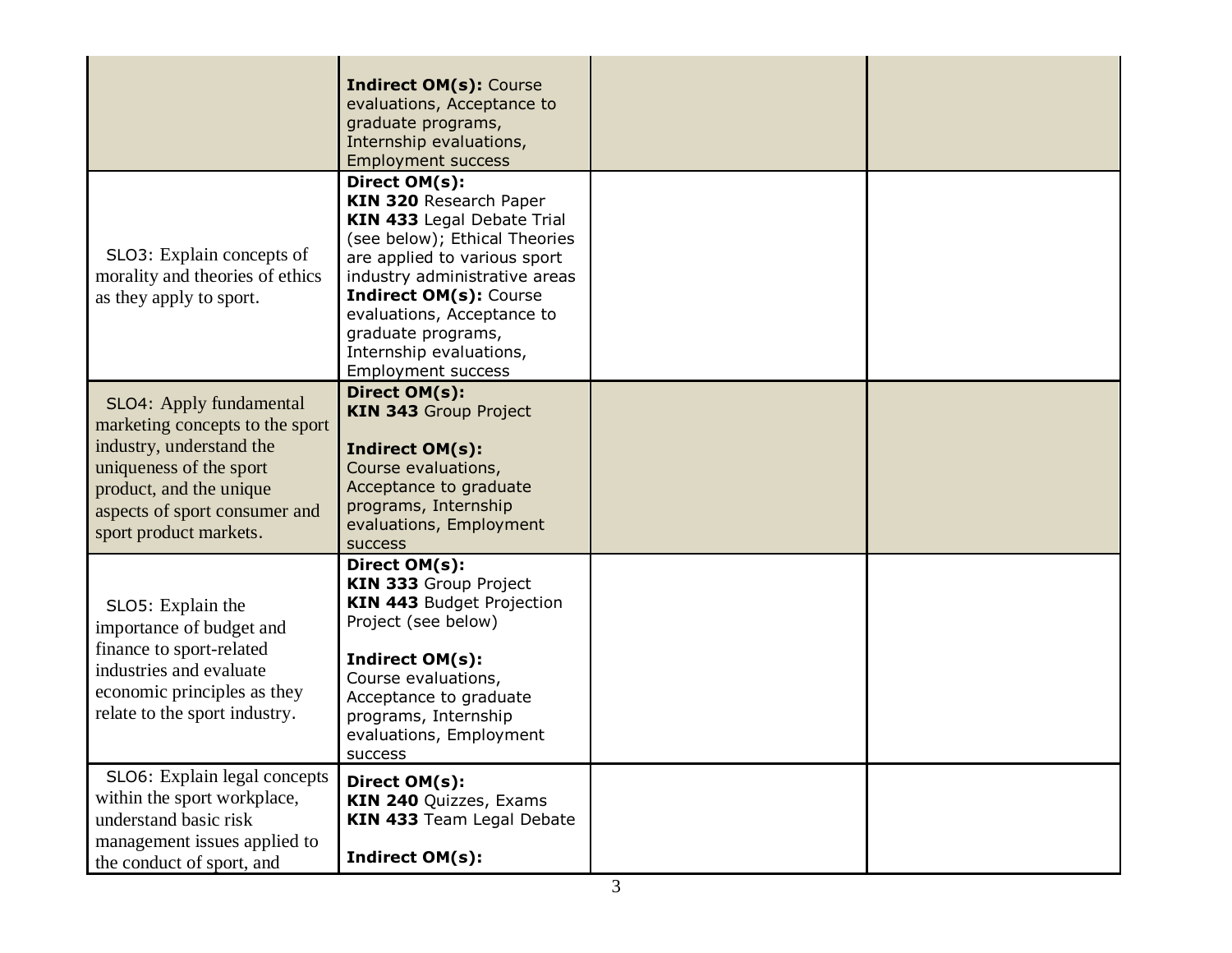| evaluate the role of sport<br>governing bodies including<br>their authority, organizational<br>structure, and functions.                              | Course evaluations,<br>Acceptance to graduate<br>programs, Internship<br>evaluations, Employment<br><b>SUCCESS</b>                                                                                                                     |  |
|-------------------------------------------------------------------------------------------------------------------------------------------------------|----------------------------------------------------------------------------------------------------------------------------------------------------------------------------------------------------------------------------------------|--|
| SLO7: Apply and evaluate<br>principles of facility and event<br>management and design,<br>particularly as they are related<br>to sport organizations. | Direct OM(s):<br><b>KIN 333 Sport Facility</b><br>Business Plan Project (see<br>below)<br><b>Indirect OM(s):</b><br>Course evaluations,<br>Acceptance to graduate<br>programs, Internship<br>evaluations, Employment<br><b>SUCCESS</b> |  |

# **Discussion (Optional):**

- 2. What **revisions**, if any, to current SLOs and/or outcome measures did you make from previous plan?
- 3. **Plans** What learning objectives will you be assessing in the next cycle?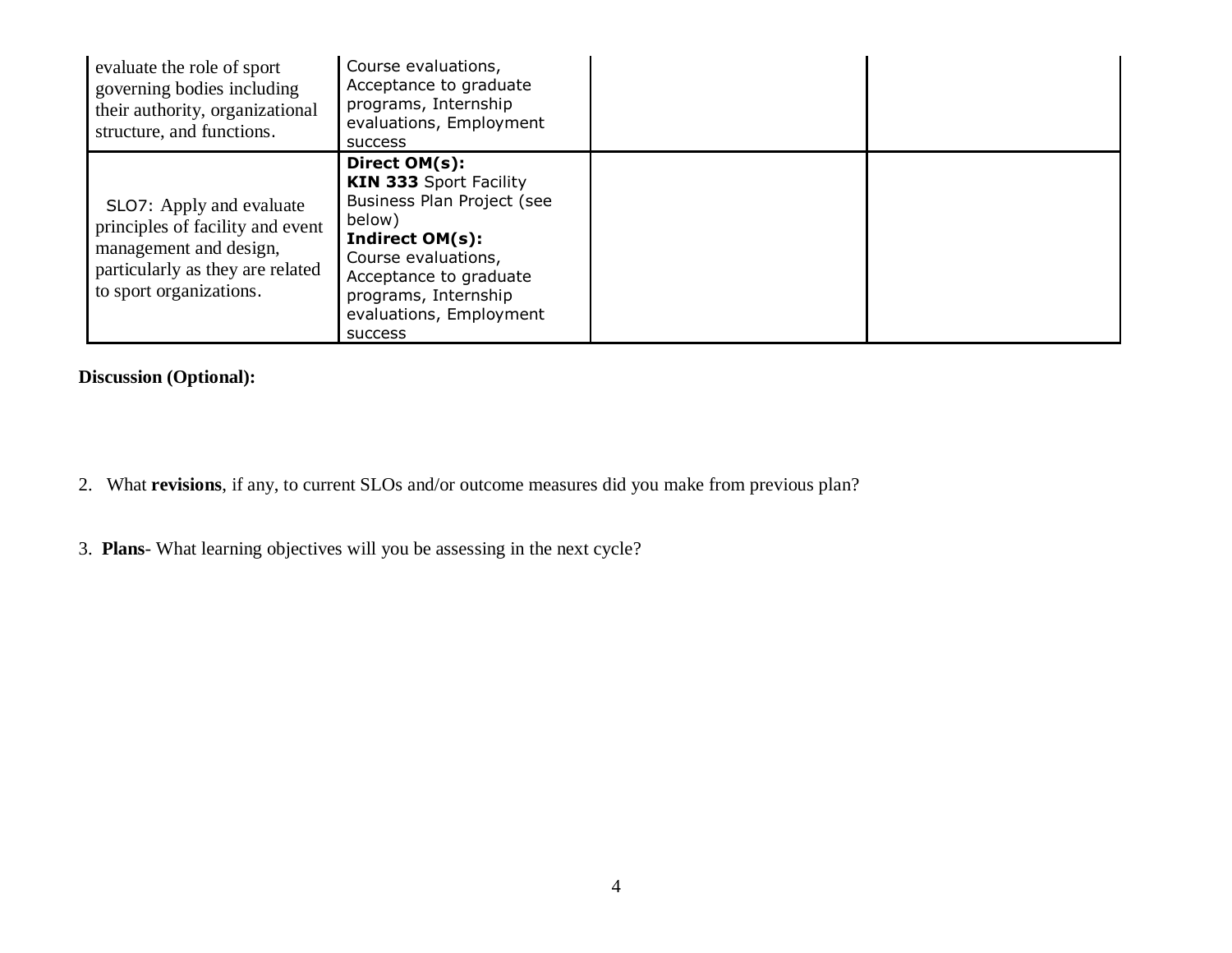#### SPORT MANAGEMENT CURRICULUM MAP 2

#### **Student Learning Objectives (SLO) for SPORTS MANAGEMENT UNDERGRADUATE MAJORS**

- 1. Demonstrate competencies in general business and sport disciplines (i.e. management, marketing, finance, law, and ethics) as related to the industry.
- 2. Demonstrate skills in written and oral communication that relate to the sports industry.
- 3. Demonstrate the ability to apply industry-specific technological tools and operating procedures.
- 4. Demonstrate team-building skills, and the ability to work in groups.
- 5. Apply ethical values to general business principles and practice.

*Instructions*

Mark the courses/events/experiences/activities that currently address either Program SLOs or

VU/Gen Ed SLOs for Gen Ed courses using the following:

Enter an **I** to indicate students are introduced to the SLO

**R** indicates the SLO is reinforced and students afforded opportunities to practice

**M** indicates that students have had sufficient practice and can now demonstrate mastery

appropriate for the degree level

**A** indicates where evidence is collected and evaluated for program-level assessment as

specified in the Departmental Assessment Plan